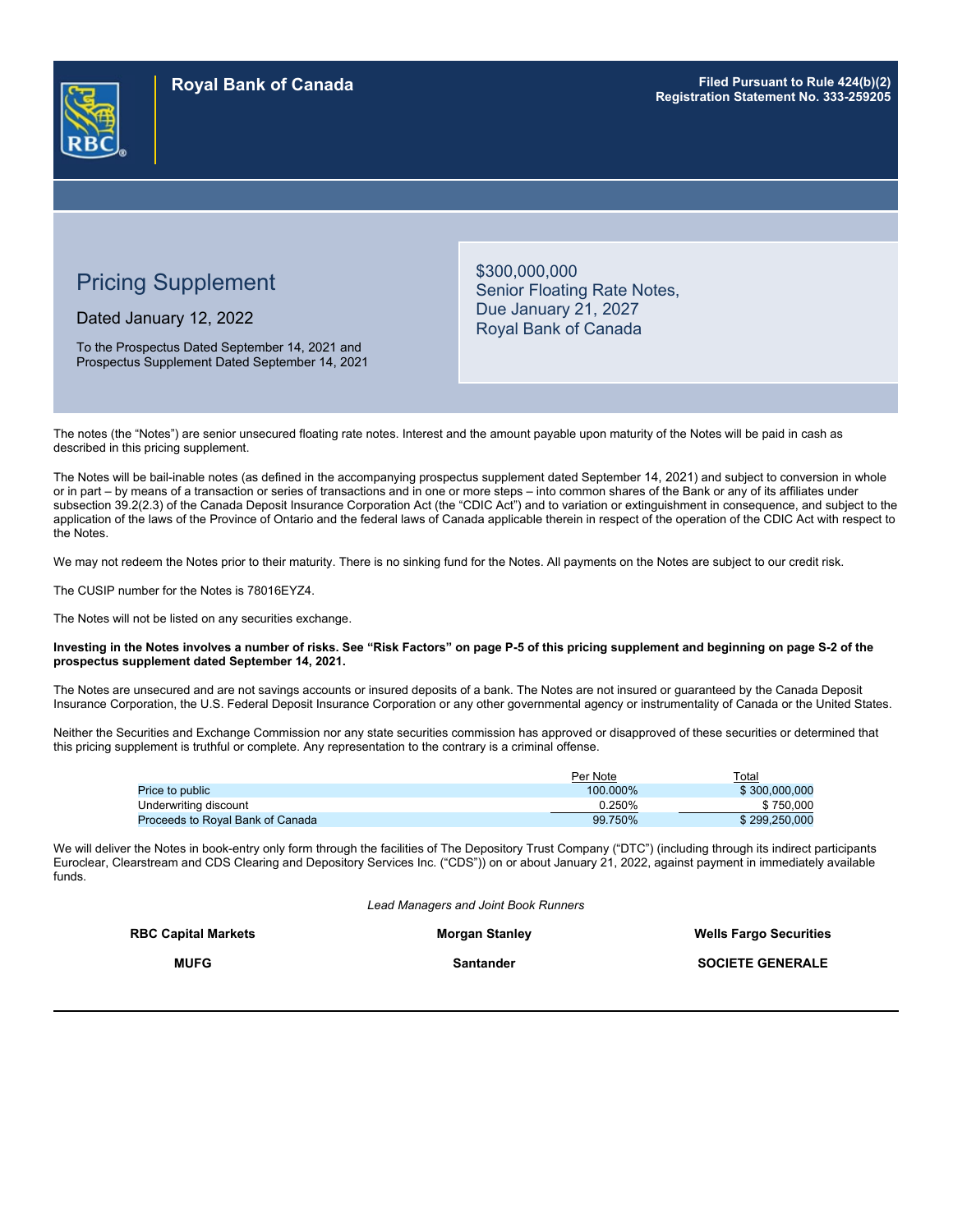## **TERMS OF THE NOTES**

We describe the basic features of the Notes in the sections of the prospectus dated September 14, 2021 called "Description of Debt Securities" and *prospectus supplement dated September 14, 2021 called "Description of the Notes We May Offer," subject to and as modified by the provisions described below.*

| Royal Bank of Canada (the "Bank")                                                                                                                                                                                                                                                                                                                                         |
|---------------------------------------------------------------------------------------------------------------------------------------------------------------------------------------------------------------------------------------------------------------------------------------------------------------------------------------------------------------------------|
| Senior Global Medium-Term Notes, Series I                                                                                                                                                                                                                                                                                                                                 |
| Senior Floating Rate Notes, due January 21, 2027                                                                                                                                                                                                                                                                                                                          |
| US \$300,000,000                                                                                                                                                                                                                                                                                                                                                          |
| Senior                                                                                                                                                                                                                                                                                                                                                                    |
| U.S. Dollars                                                                                                                                                                                                                                                                                                                                                              |
| The interest rate for each period will be equal to the Base Rate plus the Spread.                                                                                                                                                                                                                                                                                         |
| USD Compounded SOFR Index Rate                                                                                                                                                                                                                                                                                                                                            |
| 0.710%                                                                                                                                                                                                                                                                                                                                                                    |
| \$2,000 and integral multiples of \$1,000 in excess thereof                                                                                                                                                                                                                                                                                                               |
| January 12, 2022                                                                                                                                                                                                                                                                                                                                                          |
| January 21, 2022                                                                                                                                                                                                                                                                                                                                                          |
| January 21, 2027                                                                                                                                                                                                                                                                                                                                                          |
| 78016EYZ4/ US78016EYZ41/ 243483948                                                                                                                                                                                                                                                                                                                                        |
| Quarterly on the 21st of each January, April, July and October, beginning April 21, 2022, subject to the modified<br>following business day convention described below under "Payment Convention."                                                                                                                                                                        |
| Each quarterly period from, and including, an Interest Payment Date (or, in the case of the first Interest Period,<br>January 21, 2022) to, but excluding, the next Interest Payment Date (or, in the case of the final Interest Period,<br>the Maturity Date), subject to the modified following business day convention described below under "Payment"<br>Convention." |
| The day immediately preceding each Interest Payment Date (or, if the Notes are held in definitive form, the<br>fifteenth calendar day preceding each Interest Payment Date, whether or not a Business Day).                                                                                                                                                               |
|                                                                                                                                                                                                                                                                                                                                                                           |

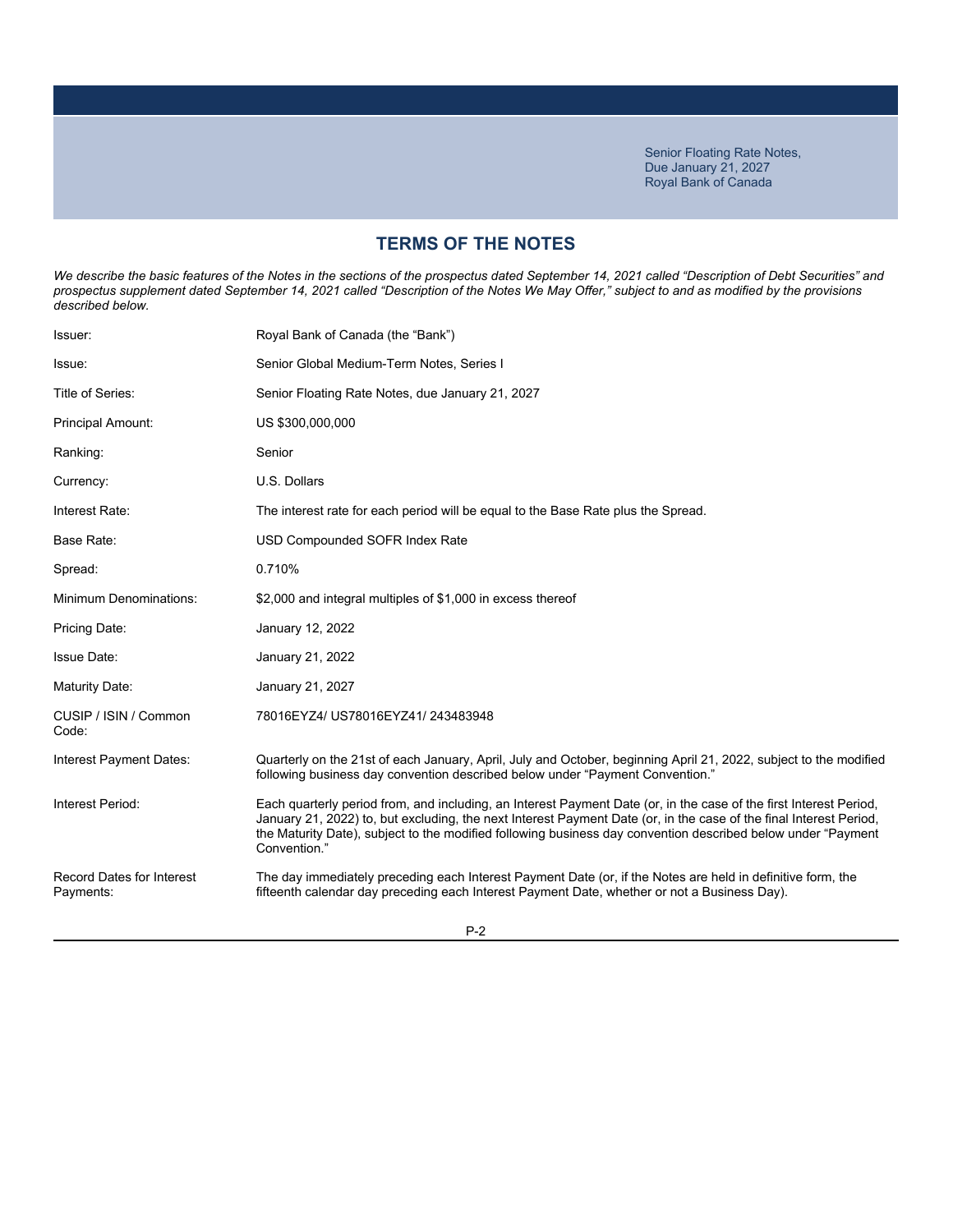| Interest Payment<br>Determination Date:           | The date two U.S. Government Securities Business Days before each Interest Payment Date.                                                                                                                                                                                                                                                                                                                                                                                                                                                                                                                                                               |
|---------------------------------------------------|--------------------------------------------------------------------------------------------------------------------------------------------------------------------------------------------------------------------------------------------------------------------------------------------------------------------------------------------------------------------------------------------------------------------------------------------------------------------------------------------------------------------------------------------------------------------------------------------------------------------------------------------------------|
| <b>Observation Period:</b>                        | In respect of each Interest Period, the period from, and including, the date two U.S. Government Securities<br>Business Days preceding the first date in such Interest Period to, but excluding, the date two U.S. Government<br>Securities Business Days preceding the Interest Payment Date (or in the final Interest Period, preceding the<br>Maturity Date).                                                                                                                                                                                                                                                                                       |
| Payment Convention:                               | If any Interest Payment Date would otherwise fall on a day that is not a business day, then the interest payment<br>date will be the next day that is a business day. However, if the next business day falls in the next calendar<br>month, then the Interest Payment Date will be advanced to the next preceding day that is a business day. If the<br>Maturity Date falls on a day that is not a business day, we will make the required payment of principal, premium, if<br>any, and interest on the next succeeding business day, and no additional interest will accrue in respect of the<br>payment made on that next succeeding business day. |
| <b>Business Day:</b>                              | Any weekday that is a U.S. Government Securities Business Day and is not a legal holiday in New York or<br>Toronto and is not a date on which banking institutions in those cities are authorized or required by law or<br>regulation to be closed.                                                                                                                                                                                                                                                                                                                                                                                                    |
| U.S. Government<br>Securities Business Day:       | Any day except for a Saturday, a Sunday or a day on which the Securities Industry and Financial Markets<br>Association recommends that the fixed income departments of its members be closed for the entire day for<br>purposes of trading in U.S. government securities.                                                                                                                                                                                                                                                                                                                                                                              |
| Day Count Convention:                             | Actual / 360                                                                                                                                                                                                                                                                                                                                                                                                                                                                                                                                                                                                                                           |
| Redemption at our Option:                         | Not applicable.                                                                                                                                                                                                                                                                                                                                                                                                                                                                                                                                                                                                                                        |
| <b>Canadian Bail-in Powers</b><br>Acknowledgment: | The Notes are bail-inable notes. See "Specific Terms of the Notes-Agreement with Respect to the Exercise of<br>Canadian Bail-in Powers".                                                                                                                                                                                                                                                                                                                                                                                                                                                                                                               |
| Repayment at Option of<br>Holder:                 | Not applicable.                                                                                                                                                                                                                                                                                                                                                                                                                                                                                                                                                                                                                                        |
| Lead Managers and Joint<br><b>Book Runners:</b>   | RBC Capital Markets, LLC, Morgan Stanley & Co. LLC, Wells Fargo Securities, LLC, MUFG Securities Americas<br>Inc., Santander Investment Securities Inc. and SG Americas Securities, LLC                                                                                                                                                                                                                                                                                                                                                                                                                                                                |
| <b>Calculation Agent:</b>                         | <b>RBC Capital Markets, LLC</b>                                                                                                                                                                                                                                                                                                                                                                                                                                                                                                                                                                                                                        |
| <b>Public Offering Price:</b>                     | 100.000%                                                                                                                                                                                                                                                                                                                                                                                                                                                                                                                                                                                                                                               |
| <b>Underwriting Discount:</b>                     | 0.250%                                                                                                                                                                                                                                                                                                                                                                                                                                                                                                                                                                                                                                                 |
| <b>Clearance and Settlement:</b>                  | DTC (including through its indirect participants Euroclear, Clearstream and CDS, as described under "Ownership<br>and Book-Entry Issuance" in the prospectus dated September 14, 2021).                                                                                                                                                                                                                                                                                                                                                                                                                                                                |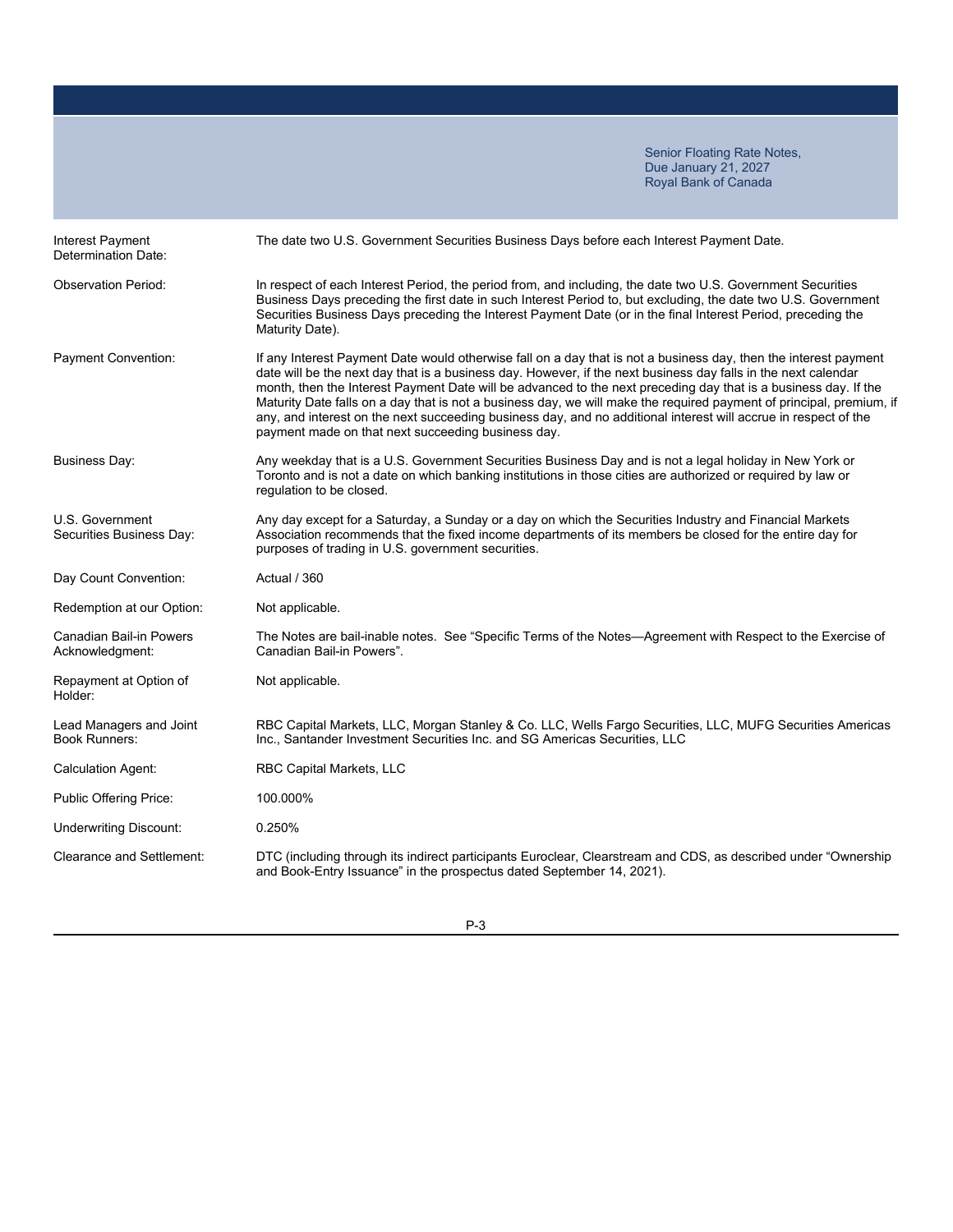Terms Incorporated in the Master Note:

Listing: The Notes will not be listed on any securities exchange or quotation system.

All of the terms appearing above on pages P-2, P-3 and P-4 under the caption "Terms of the Notes" of this pricing supplement and the terms appearing under the caption "Specific Terms of the Notes" below.

The Notes are part of a series of senior debt securities of the Bank entitled "Senior Global Medium-Term Notes, Series I." The Notes will have the CUSIP No. 78016EYZ4, the ISIN No. US78016EYZ41 and the Common Code No. 243483948.

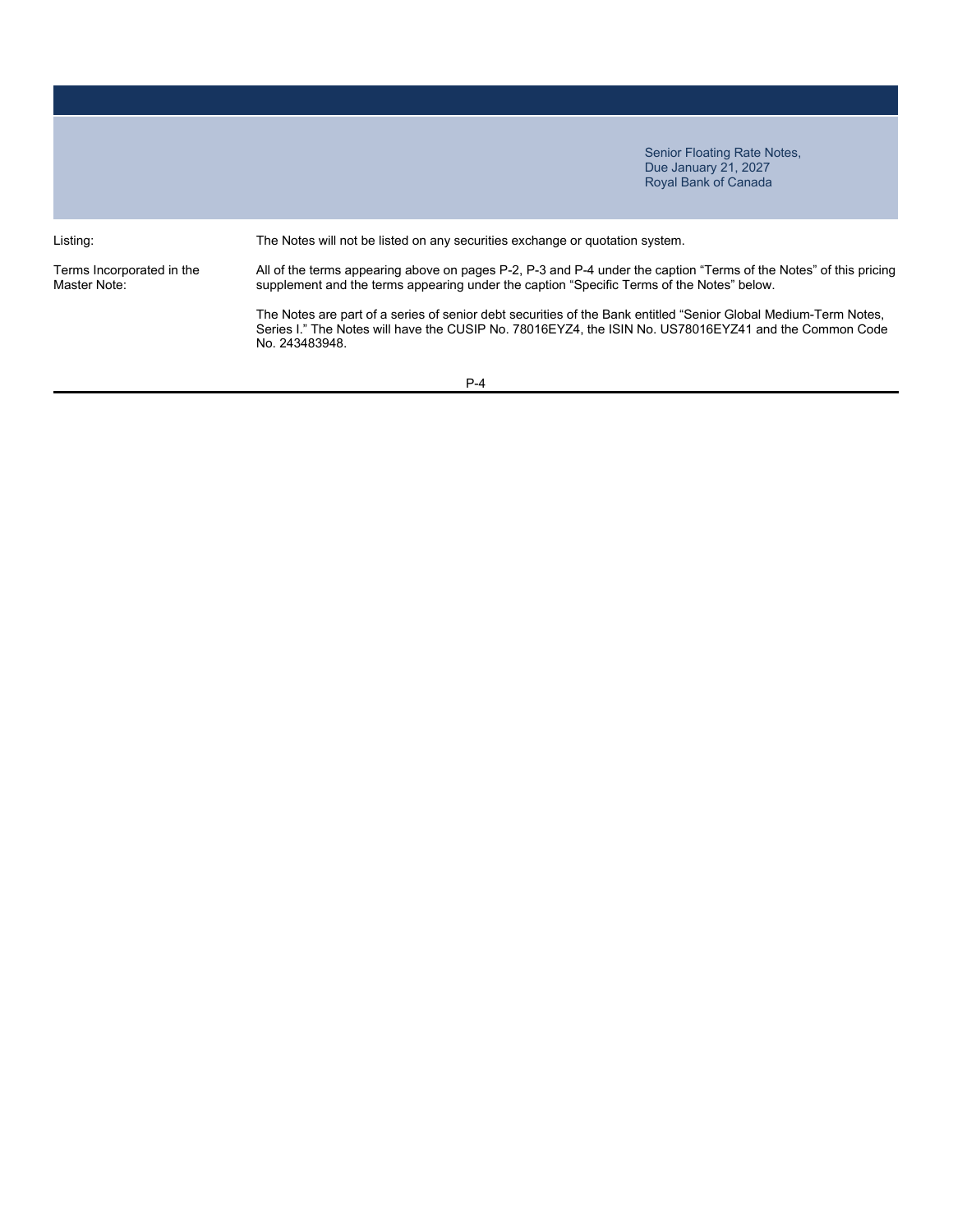### **RISK FACTORS**

*An investment in the Notes is subject to the risks described below, as well as the risks described under "Risk Factors" in the accompanying prospectus, dated September 14, 2021, and the accompanying prospectus supplement, dated September 14, 2021. The Notes are not secured debt.*  You should carefully consider whether the Notes are suited to your particular circumstances. This pricing supplement should be read together with the *accompanying prospectus, dated September 14, 2021, and the accompanying prospectus supplement, dated September 14, 2021. The information in the accompanying prospectus and the accompanying prospectus supplement is supplemented by, and to the extent inconsistent therewith replaced*  and superseded by, the information in this pricing supplement. This section describes certain significant risks relating to an investment in the *Notes. We urge you to read the following information about these risks, together with the other information in this pricing supplement and the accompanying prospectus and accompanying prospectus supplement, before investing in the Notes.*

#### **Investors Are Subject to Our Credit Risk, and Market Perceptions About Our Creditworthiness May Adversely Affect the Market Value of the Notes**.

Investors are dependent on our ability to pay all amounts due on the Notes on the interest payment dates and at maturity, and, therefore, investors are subject to our credit risk and to changes in the market's view of our creditworthiness. Any decrease in the market's view on or confidence in our creditworthiness is likely to adversely affect the market value of the Notes.

### **The Market Value of the Notes May Be Influenced by Unpredictable Factors.**

The market value of your Notes may fluctuate between the date you purchase them and the Maturity Date. Several factors, many of which are beyond our control, will influence the market value of the Notes. Factors that may influence the market value of the Notes include:

- supply and demand for the Notes, including inventory positions with the underwriters or any other market-maker;
- interest rates in the market and expectations about future interest rates;
- the creditworthiness of the Bank;
- the time remaining to the maturity of the Notes; and
- economic, financial, political, regulatory or judicial events that affect financial markets generally.

#### **The Notes Will Not Be Listed on Any Securities Exchange and Secondary Trading May Be Limited.**

The Notes will not be listed on any securities exchange. Therefore, there may be little or no secondary market for the Notes. The underwriters may, but are not obligated to, make a market in the Notes. Even if there is a secondary market, it may not provide enough liquidity to allow you to trade or sell the Notes easily. Because we do not expect that other broker-dealers will participate significantly in the secondary market for the Notes, the price at which you may be able to trade your Notes is likely to depend on the price, if any, at which the underwriters are willing to transact. If at any time the underwriters were not to make a market in the Notes, it is likely that there would be no secondary market for the Notes. Accordingly, you should be willing to hold your Notes to maturity.

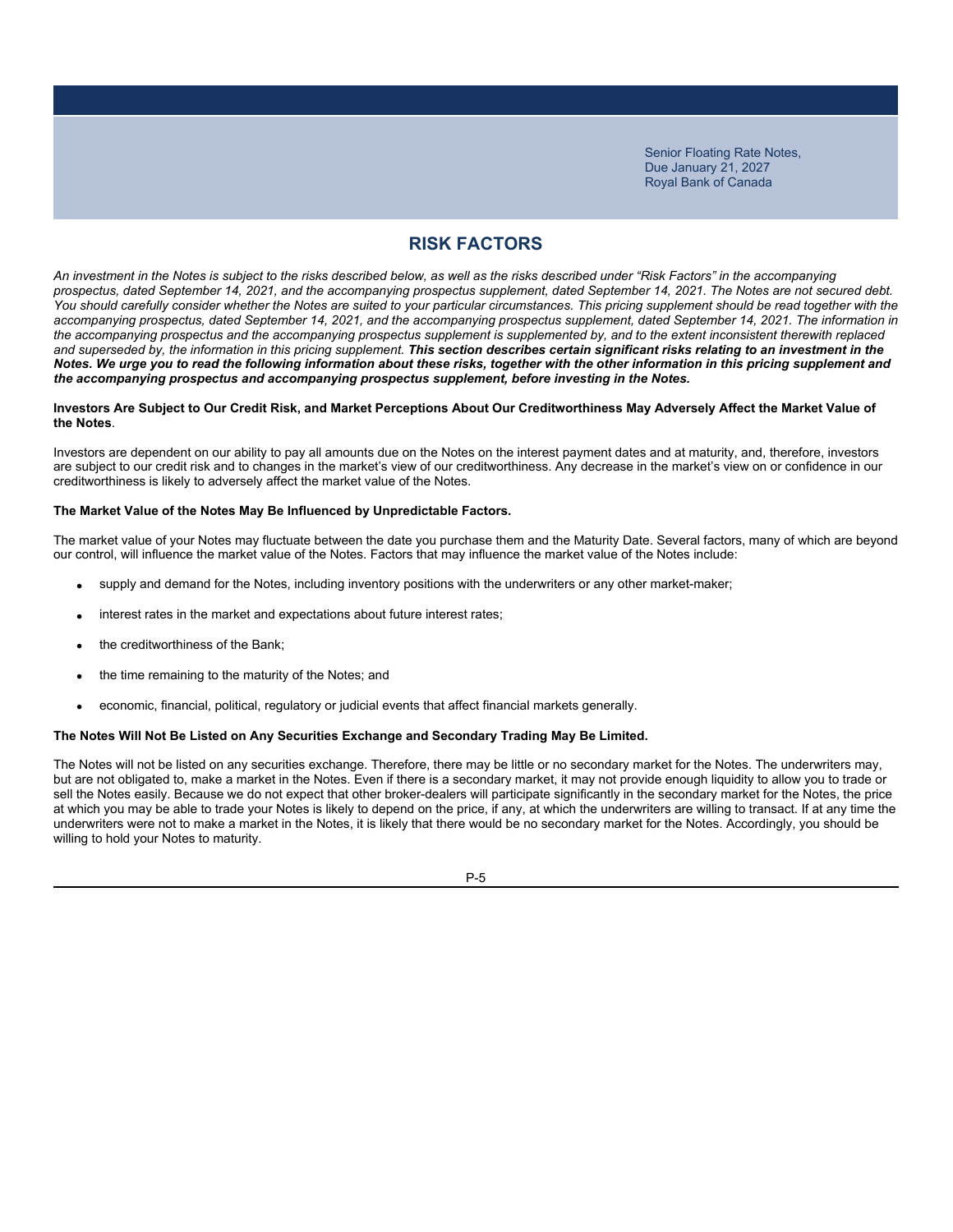#### **We or Our Designee Will Make Determinations with respect to the Notes.**

We or our designee will make certain determinations with respect to the Notes as further described under the caption "Specific Terms of the Notes." In addition, if a Benchmark Transition Event and its related Benchmark Replacement Date have occurred, we or our designee will make certain determinations with respect to the Notes in our or our designee's sole discretion as further described under the section "Description of the Notes We May Offer—Interest Rates—SOFR Index Notes" in the accompanying prospectus supplement, dated September 14, 2021. Any of these determinations may adversely affect the value of the Notes, the return on the Notes and the price at which you can sell such Notes. Moreover, certain determinations may require the exercise of discretion and the making of subjective judgments, such as with respect to Compounded SOFR Index or the occurrence or non-occurrence of a Benchmark Transition Event and any Benchmark Replacement Conforming Changes. These potentially subjective determinations may adversely affect the value of the Notes, the return on the Notes and the price at which you can sell such Notes. For further information regarding these types of determinations, see "Description of the Notes We May Offer—Interest Rates—SOFR Index Notes" in the accompanying prospectus supplement, dated September 14, 2021.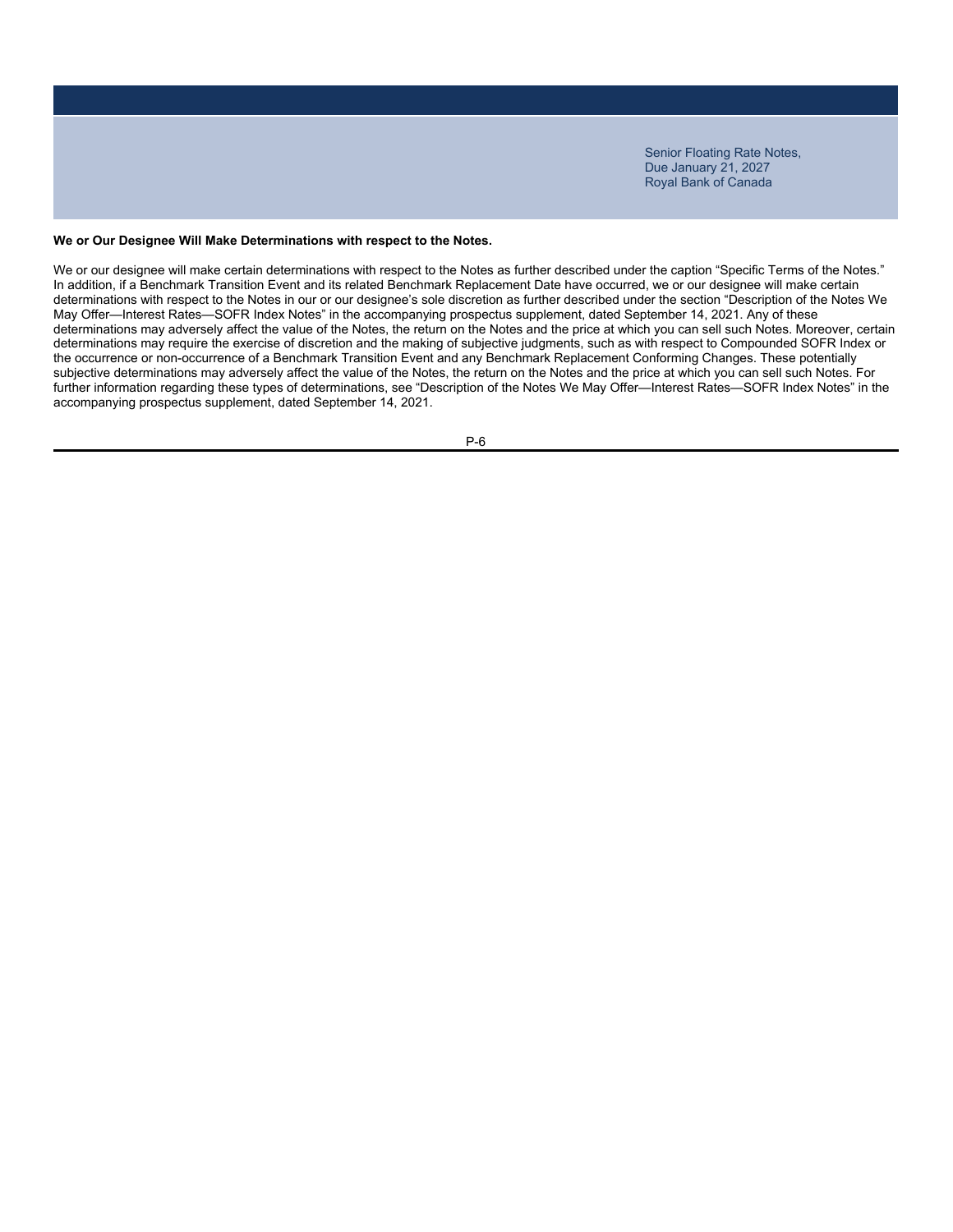### **SPECIFIC TERMS OF THE NOTES**

*Please note that in this section entitled "Specific Terms of the Notes," references to "holders" mean those who own Notes registered in their own names, on the books that we or the trustee maintain for this purpose, and not those who own beneficial interests in Notes registered in street name or*  in Notes issued in book-entry form through DTC or another depositary. Owners of beneficial interests in the Notes should read the section entitled *"Description of the Notes We May Offer—Legal Ownership" in the accompanying prospectus supplement, dated September 14, 2021, and "Ownership and Book-Entry Issuance" in the accompanying prospectus, dated September 14, 2021.*

*The Notes are part of a series of senior debt securities entitled "Senior Global Medium-Term Notes, Series I," that we may issue under our senior*  indenture, dated as of October 23, 2003, between the Bank and The Bank of New York Mellon, as successor to the corporate trust business of JPMorgan Chase Bank, N.A., as trustee, as supplemented by a first supplemental indenture, dated as of July 21, 2006, by a second supplemental indenture, dated as of February 28, 2007, and by a third supplemental indenture, dated as of September 7, 2018 and as further amended, from time *to time (the "indenture"). The Notes are described in the accompanying prospectus supplement. This pricing supplement summarizes financial and other terms that apply to the Notes. We describe terms that apply generally to all Series I Medium-Term Notes in "Description of the Notes We May Offer" in the accompanying prospectus supplement. The terms described in this pricing supplement, and should be read in conjunction with, those described in the accompanying prospectus and accompanying prospectus supplement and, if the terms described here are inconsistent with those described there, the terms described here are controlling.*

*Please note that the information about the price to the public and the net proceeds to the Bank on the front cover of this pricing supplement relates only to the initial sale of the Notes. If you have purchased the Notes in a market-making transaction after the initial sale, information about the price and date of sale to you will be provided in a separate confirmation of sale.*

In addition to the terms described on the front and inside cover of this pricing supplement, the following specific terms will apply to the Notes:

#### **Interest**

The interest rate on the Notes for each period will be equal to USD Compounded SOFR Index (as defined in the accompanying prospectus supplement dated September 14, 2021) plus a margin of 71.0 basis points. Interest will be payable quarterly in arrears on January 21, April 21, July 21 and October 21 of each year, beginning on April 21, 2022 (each, an "Interest Payment Date") and ending on the Maturity Date, subject to the modified following business day convention as described under the section "Description of the Notes We May Offer—Interest Rates—Interest Payment Dates" in the accompanying prospectus supplement dated September 14, 2021. The interest rate on the Notes will be calculated as described for SOFR Index Notes in the section "Description of the Notes We May Offer—Interest Rates—SOFR Index Notes" in the accompanying prospectus supplement, dated September 14, 2021.

#### **Defeasance**

There shall be no defeasance, full or covenant, applicable to the Notes.

#### **Payment at Maturity**

At maturity you will receive an amount equal to the principal of your Notes plus any accrued and unpaid interest.

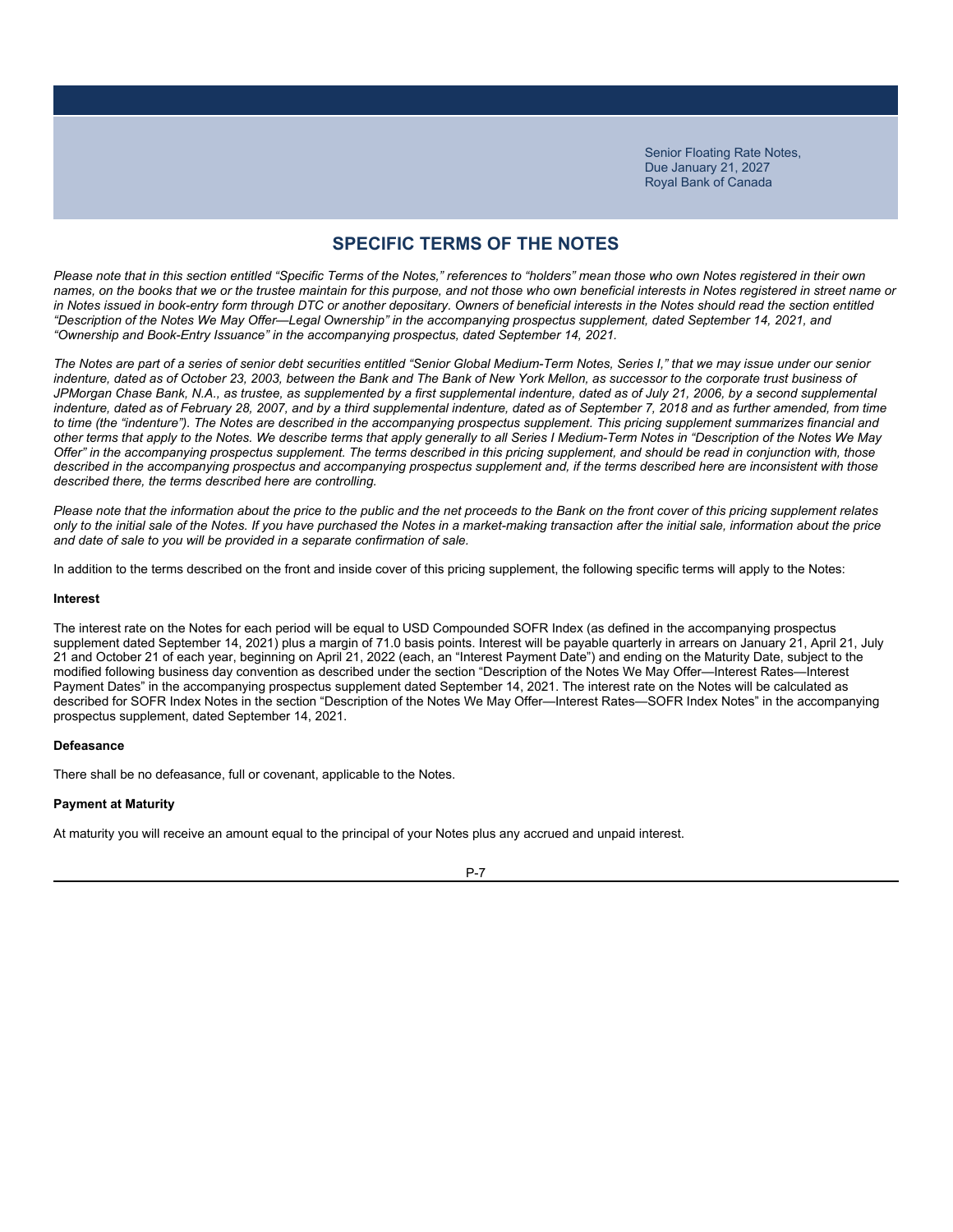#### **Manner of Payment and Delivery**

Any payment on the Notes at maturity will be made to accounts designated by you and approved by us, or at the office of the trustee in New York City, but only when the Notes are surrendered to the trustee at that office. We also may make any payment in accordance with the applicable procedures of the depositary.

#### **Calculation Agent**

Please note that RBC Capital Markets, LLC is currently serving as the calculation agent for the Notes. We may change the calculation agent for the Notes at any time without notice and RBC Capital Markets, LLC may resign as calculation agent at any time upon sixty (60) days' written notice to the Bank.

#### **Agreement with Respect to the Exercise of Canadian Bail-in Powers**

By its acquisition of an interest in any Note, each holder or beneficial owner of that Note is deemed to (i) agree to be bound, in respect of that Note, by the CDIC Act, including the conversion of that Note, in whole or in part – by means of a transaction or series of transactions and in one or more steps – into common shares of the Bank or any of its affiliates under subsection 39.2(2.3) of the CDIC Act and the variation or extinguishment of that Note in consequence, and by the application of the laws of the Province of Ontario and the federal laws of Canada applicable therein in respect of the operation of the CDIC Act with respect to that Note; (ii) attorn and submit to the jurisdiction of the courts in the Province of Ontario with respect to the CDIC Act and those laws; (iii) have represented and warranted to the Bank that the Bank has not directly or indirectly provided financing to the holder for the express purpose of investing in the Note; and (iv) acknowledge and agree that the terms referred to in paragraphs (i) and (ii), above, are binding on that holder or beneficial owner despite any provisions in the indenture or that Note, any other law that governs that Note and any other agreement, arrangement or understanding between that holder or beneficial owner and the Bank with respect to that Note.

Holders and beneficial owners of any Note will have no further rights in respect of that Note to the extent that Note is converted in a bail-in conversion, other than those provided under the bail-in regime, and by its acquisition of an interest in any Note, each holder or beneficial owner of that Note is deemed to irrevocably consent to the converted portion of the principal amount of that Note and any accrued and unpaid interest thereon being deemed paid in full by the Bank by the issuance of common shares of the Bank (or, if applicable, any of its affiliates) upon the occurrence of a bail-in conversion, which bail-in conversion will occur without any further action on the part of that holder or beneficial owner or the trustee; provided that, for the avoidance of doubt, this consent will not limit or otherwise affect any rights that holders or beneficial owners may have under the bail-in regime.

See "Description of Notes We May Offer―Special Provisions Related to Bail-inable Notes" in the accompanying prospectus supplement dated September 14, 2021 for a description of provisions applicable to the Notes as a result of Canadian bail-in powers.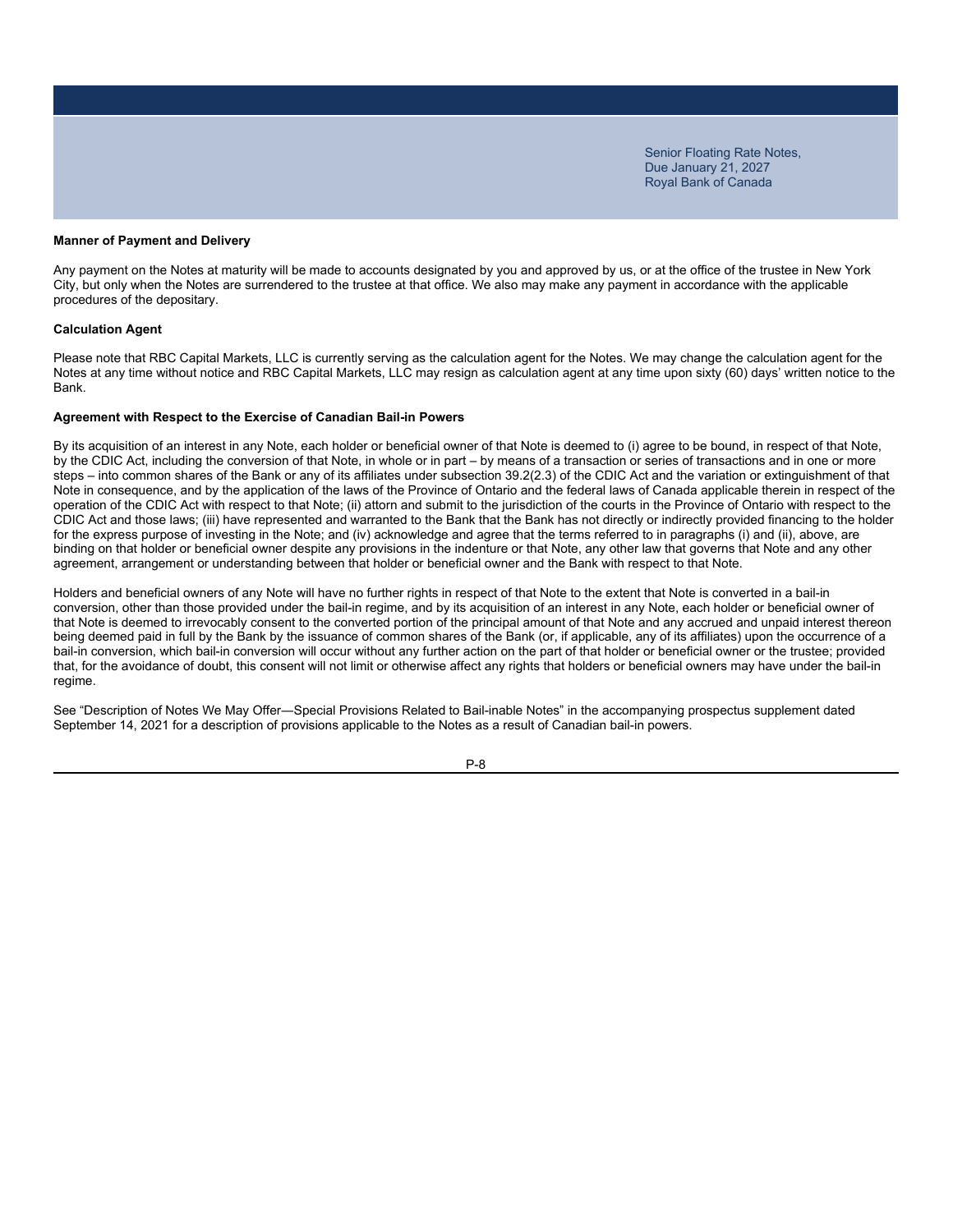### **ADDITIONAL AMOUNTS**

We will pay any amounts to be paid by us on the Notes without deduction or withholding for, or on account of, any and all present or future income, stamp and other taxes, levies, imposts, duties, charges, fees, deductions or withholdings ("taxes") now or hereafter imposed, levied, collected, withheld or assessed by or on behalf of Canada or any Canadian political subdivision or authority that has the power to tax, unless the deduction or withholding is required by law or by the interpretation or administration thereof by the relevant governmental authority. At any time a Canadian taxing jurisdiction requires us to deduct or withhold for or on account of taxes from any payment made under or in respect of the Notes, we will pay such additional amounts ("Additional Amounts") as may be necessary so that the net amounts received by each holder (including Additional Amounts), after such deduction or withholding, shall not be less than the amount the holder would have received had no such deduction or withholding been required.

However, no Additional Amounts will be payable with respect to a payment made to a holder of a Note, or of a right to receive payment in respect thereto (a "Payment Recipient"), which we refer to as an "Excluded Holder," in respect of any taxes imposed because the beneficial owner or Payment Recipient:

- (i) is someone with whom we do not deal at arm's length (within the meaning of the Income Tax Act (Canada)) at the time of making such payment;
- (ii) is subject to such taxes by reason of its being connected presently or formerly with Canada or any province or territory thereof other than by reason of the holder's activity in connection with purchasing such Note, the holding of such Note or the receipt of payments thereunder;
- (iii) is, or does not deal at arm's length with a person who is, a "specified shareholder" (as defined in subsection 18(5) of the Income Tax Act (Canada)) of the Bank;
- (iv) presents such Note for payment (where presentation is required) more than 30 days after the relevant date (except to the extent that the holder thereof would have been entitled to such Additional Amounts on presenting a Note for payment on the last day of such 30 day period); for this purpose, the "relevant date" in relation to any payments on any Note means:
	- (a) the due date for payment thereof, or
	- (b) if the full amount of the monies payable on such date has not been received by the trustee on or prior to such due date, the date on which the full amount of such monies has been received and notice to that effect is given to holders of the Notes in accordance with the indenture;
- (v) could lawfully avoid (but has not so avoided) such withholding or deduction by complying, or requiring that any agent comply with, any statutory requirements necessary to establish qualification for an exemption from withholding or by making, or requiring that any agent make, a declaration of non-residence or other similar claim for exemption to any relevant tax authority; or
- (vi) is subject to deduction or withholding on account of any tax, assessment, or other governmental charge that is imposed or withheld by reason of the application of Sections 1471 through 1474 of the United States Internal Revenue Code of 1986 (or any successor provisions) (the "Internal Revenue Code"), any regulation, pronouncement, or agreement thereunder, official interpretations thereof, or any law implementing an intergovernmental approach thereto, whether currently in effect or as published and amended from time to time.

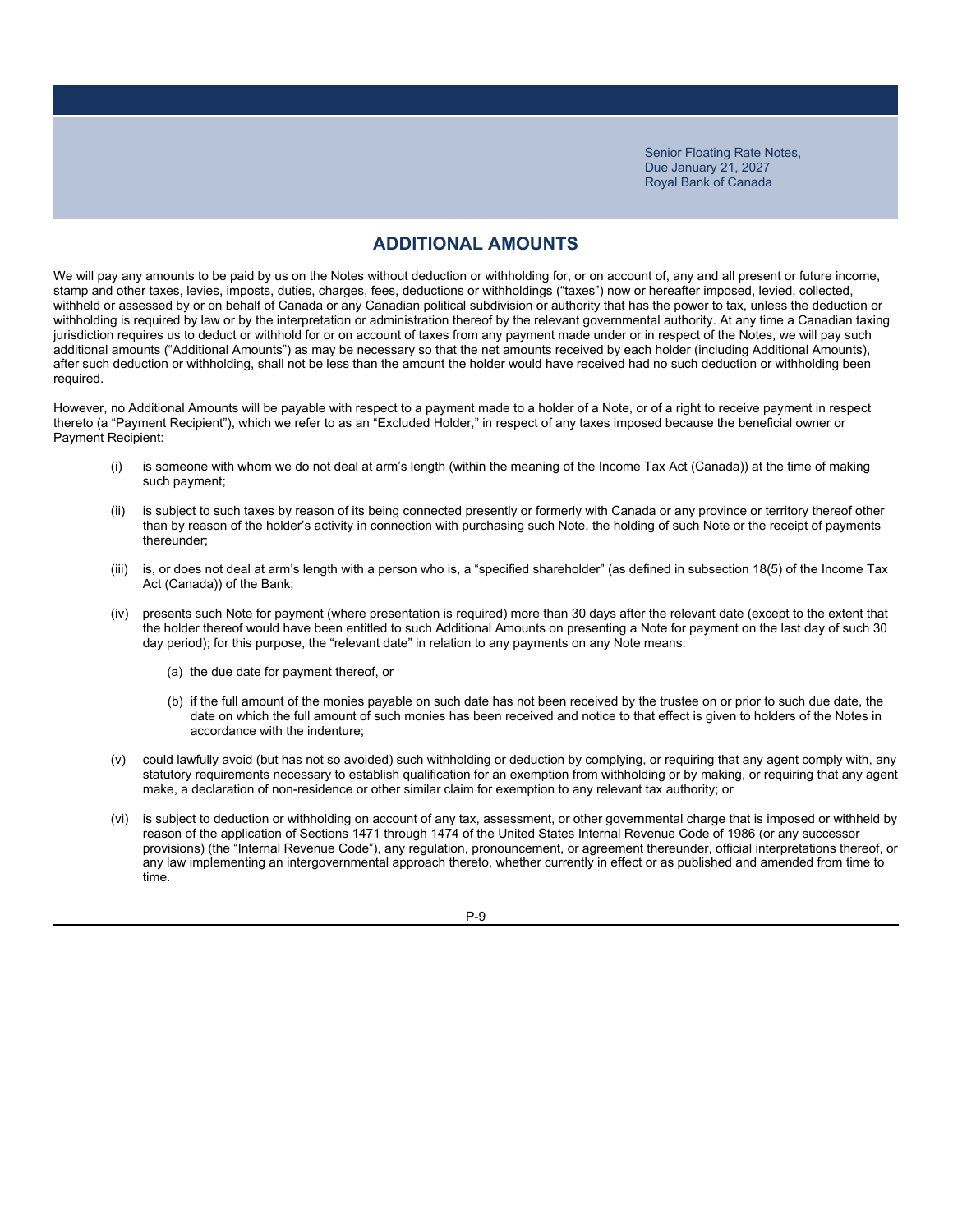For the avoidance of doubt, we will not have any obligation to pay any holders Additional Amounts on any tax which is payable otherwise than by deduction or withholding from payments made under or in respect of the Notes.

We will also make such withholding or deduction and remit the full amount deducted or withheld to the relevant authority in accordance with applicable law. We will furnish to the trustee, within 30 days after the date the payment of any taxes is due pursuant to applicable law, certified copies of tax receipts evidencing that such payment has been made or other evidence of such payment satisfactory to the trustee. We will indemnify and hold harmless each holder of Notes (other than an Excluded Holder) and upon written request reimburse each such holder for the amount of (x) any taxes so levied or imposed and paid by such holder as a result of payments made under or with respect to the Notes, and (y) any taxes levied or imposed and paid by such holder with respect to any reimbursement under (x) above, but excluding any such taxes on such holder's net income or capital.

### **U.S. FEDERAL INCOME TAX CONSIDERATIONS**

The discussion below supplements the discussion under "Tax Consequences—United States Taxation" in the accompanying prospectus, dated September 14, 2021, and is subject to the limitations and exceptions set forth therein. This discussion is only applicable to you if you are a U.S. holder (as defined in the accompanying prospectus). If you are not a U.S. holder, please consult your own tax advisor.

In the opinion of our counsel, Sullivan & Cromwell LLP, your Notes should be treated as variable rate debt instruments for United States federal income tax purposes. Under this characterization, you should include the interest payments on the Notes in ordinary income at the time you receive or accrue such payments, depending on your method of accounting for tax purposes, and recognize capital gain or loss on the sale or retirement of your Notes equal to the difference between the amount you realize on the sale or retirement, excluding any amounts attributable to accrued but unpaid interest (which should be treated as interest payments), and your tax basis in your Notes.

For a further discussion of the variable rate debt instrument rules, please see the discussion under the heading "Tax Consequences—United States Taxation—Original Issue Discount—Variable Rate Debt Securities" in the accompanying prospectus.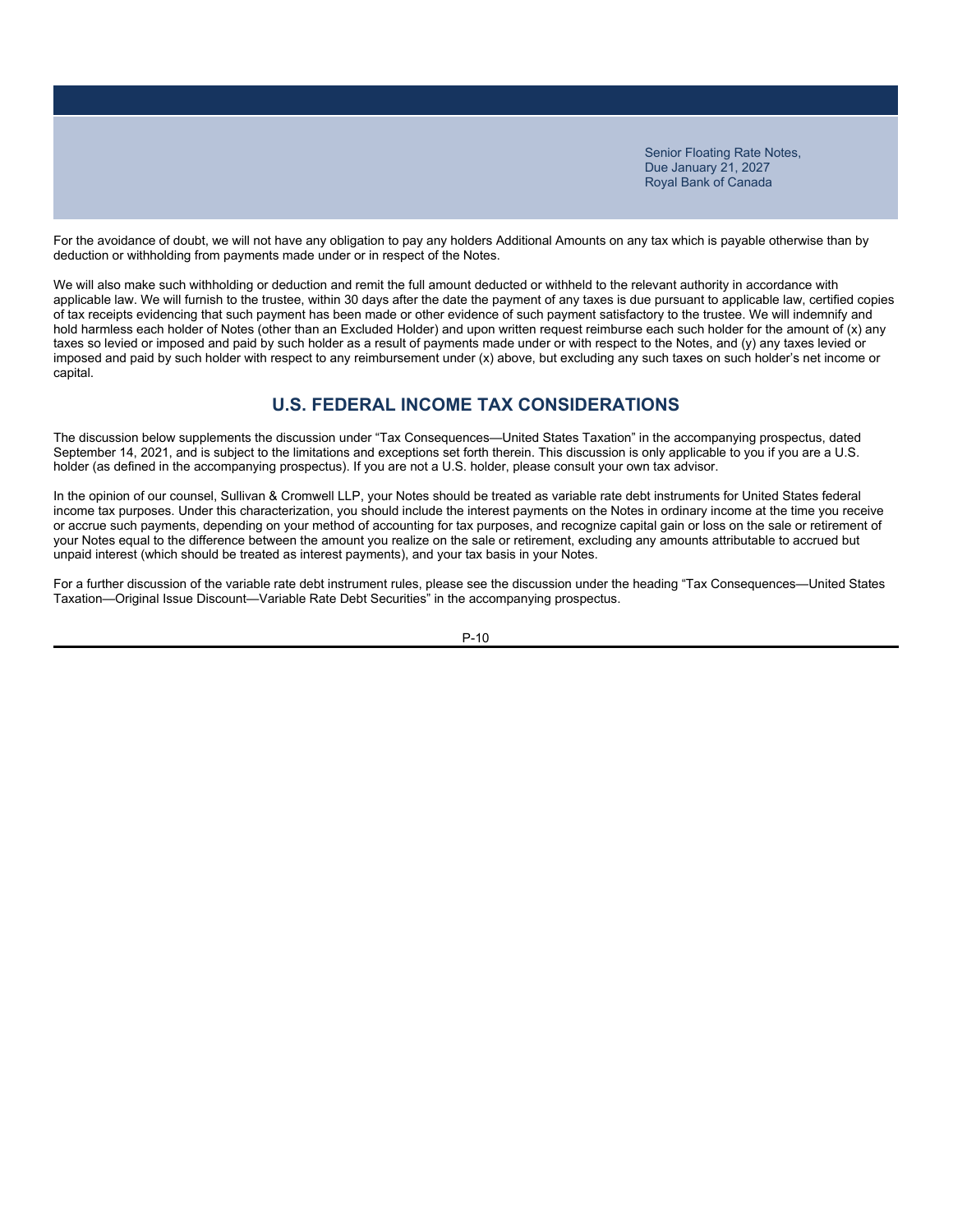### **CANADIAN FEDERAL INCOME TAX CONSIDERATIONS**

For a discussion of the Canadian federal income tax consequences of owning the Notes, please see the section "Tax Consequences— Canadian Taxation" in the accompanying prospectus, dated September 14, 2021 and the section "Certain Income Tax Consequences—Canadian Taxation" in the accompanying prospectus supplement, dated September 14, 2021.

### **BENEFIT PLAN INVESTOR CONSIDERATIONS**

A fiduciary of a pension, profit-sharing or other employee benefit plan (a "plan") subject to the Employee Retirement Income Security Act of 1974, as amended ("ERISA"), should consider the fiduciary standards of ERISA in the context of the plan's particular circumstances before authorizing an investment in the debt securities.

Any purchaser or holder of debt securities or any interest therein will be deemed to have represented (both on behalf of itself and any plan) by its purchase and holding of the debt securities that either (1) it is not a plan and is not purchasing those debt securities on behalf of or with "plan assets" of any plan or (2) the purchase and holding of the debt securities will not constitute a non-exempt prohibited transaction under ERISA or the Internal Revenue Code. In addition, any purchaser or holder of debt securities or any interest therein which is a non-ERISA arrangement will be deemed to have represented by its purchase or holding or, if applicable, exchange of the debt securities that its purchase and holding will not violate the provisions of any similar law.

For a further discussion of benefit plan investor considerations, please see the discussion under the heading "Benefit Plan Investor Considerations" in the accompanying prospectus, dated September 14, 2021.

### **CLEARANCE AND SETTLEMENT**

The Notes will settle through DTC, and its indirect participants Euroclear, Clearstream and CDS. For a description of DTC, Euroclear, Clearstream and CDS, see "Ownership and Book-Entry Issuance" in the accompanying prospectus, dated September 14, 2021.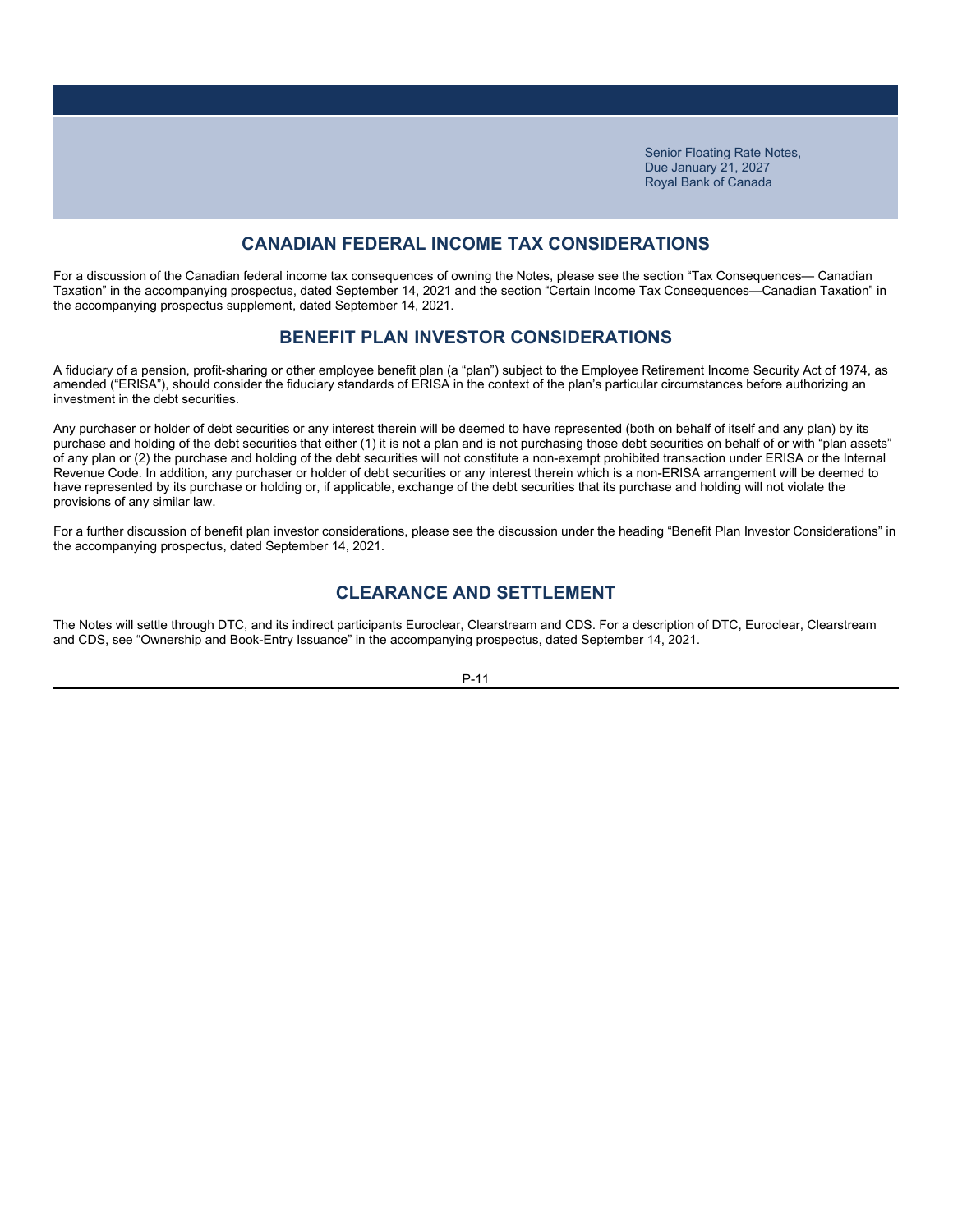### **SUPPLEMENTAL PLAN OF DISTRIBUTION (CONFLICTS OF INTEREST)**

We have entered into a terms agreement, dated January 12, 2022, with the underwriters pursuant to the Distribution Agreement, dated September 14, 2021, among us and the agents party thereto for the purchase and sale of the Notes. We have agreed to sell to each of the underwriters, and each of the underwriters has agreed to purchase from us, the principal amount of the Notes shown opposite its name at the public offering price set forth above.

| Name                                   |    | <b>Principal Amount of Notes</b> |
|----------------------------------------|----|----------------------------------|
| RBC Capital Markets, LLC               | \$ | 60,000,000                       |
| Morgan Stanley & Co. LLC.              | \$ | 60,000,000                       |
| Wells Fargo Securities, LLC            | \$ | 60,000,000                       |
| <b>MUFG Securities Americas Inc.</b>   | \$ | 21,000,000                       |
| Santander Investment Securities Inc.   | \$ | 21,000,000                       |
| <b>SG Americas Securities, LLC</b>     | \$ | 21,000,000                       |
| ANZ Securities, Inc.                   | \$ | 3,000,000                        |
| <b>BNY Mellon Capital Markets, LLC</b> | \$ | 3,000,000                        |
| Capital One Securities, Inc.           | \$ | 3,000,000                        |
| Comerica Securities, Inc.              | \$ | 3,000,000                        |
| Commonwealth Bank of Australia         | \$ | 3,000,000                        |
| Desjardins Securities Inc.             | S  | 3,000,000                        |
| Fifth Third Securities, Inc.           | \$ | 3,000,000                        |
| Huntington Securities, Inc.            | \$ | 3,000,000                        |
| KeyBanc Capital Markets Inc.           | \$ | 3,000,000                        |
| nabSecurities. LLC                     |    | 3,000,000                        |
| National Bank of Canada Financial Inc. | \$ | 3,000,000                        |
| Nomura International plc               | \$ | 3,000,000                        |
| Rabo Securities USA, Inc.              | \$ | 3,000,000                        |
| Regions Securities LLC                 | \$ | 3,000,000                        |
| Truist Securities, Inc.                | \$ | 3,000,000                        |
| U.S. Bancorp Investments, Inc.         | \$ | 3,000,000                        |
| <b>Westpac Banking Corporation</b>     | \$ | 3,000,000                        |
| Academy Securities, Inc.               | \$ | 1,500,000                        |
| CastleOak Securities, L.P.             | \$ | 1,500,000                        |
| <b>Great Pacific Securities</b>        | \$ | 1,500,000                        |
| R. Seelaus & Co., LLC                  | \$ | 1,500,000                        |
| Total                                  | \$ | 300,000,000                      |

Commonwealth Bank of Australia, Desjardins Securities Inc., Nomura International plc and Westpac Banking Corporation will not effect any offers or sales of any Notes in the United States unless it is through one or more U.S. registered broker-dealers as permitted by the regulations of the Financial Industry Regulatory Authority, Inc. ("FINRA").

The underwriters may sell the Notes to certain dealers at the public offering price, less a concession that will not exceed 0.150% of their principal amount. The underwriters and those dealers may resell the Notes to other dealers at a reallowance discount that will not exceed 0.100% of their principal amount. After the initial offering of the Notes, the concession and reallowance discounts on the Notes may change. The offering of the Notes by the underwriters is subject to receipt and acceptance and subject to the underwriters' right to reject any order in whole or in part.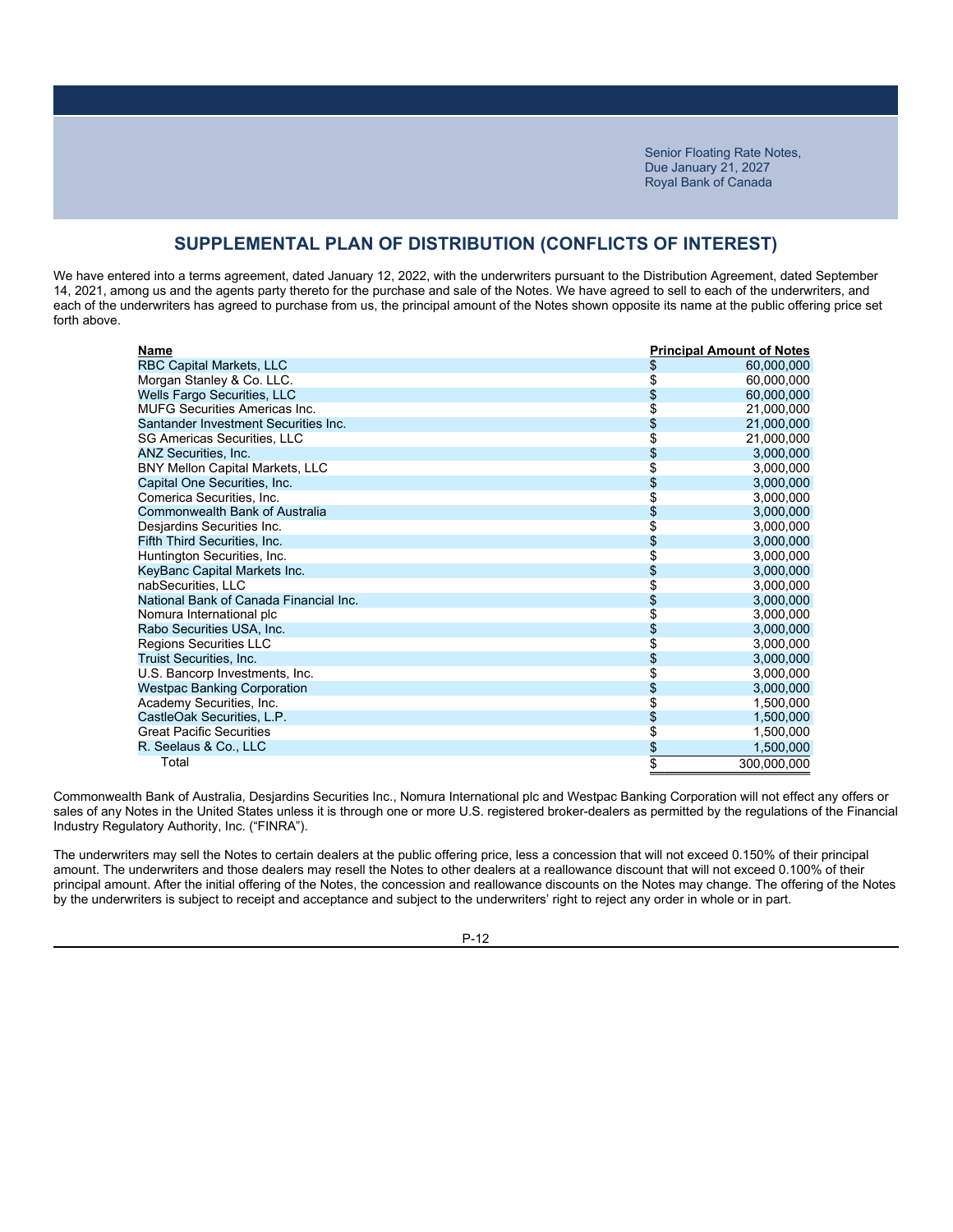We estimate that the total offering expenses for the Notes, excluding underwriting discounts and commissions, will be approximately \$39,824.

Subject to the terms and conditions of the terms agreement, the underwriters have agreed to purchase the Notes as principal, for their own account at a purchase price equal to the issue price specified on the front cover of this pricing supplement, less an underwriting discount of 0.250%. To the extent the underwriters resell Notes to a broker or dealer less a concession equal to the entire underwriting discount, such broker or dealer may be deemed to be an "underwriter" of the Notes as such term is defined in the Securities Act of 1933, as amended. The underwriters have advised us that, if they are unable to sell all the Notes at the public offering price, the underwriters propose to offer the Notes from time to time for sale in negotiated transactions or otherwise, at prices to be determined at the time of sale.

In the future, the underwriters may repurchase and resell the Notes in market-making transactions. For more information about the plan of distribution, the Distribution Agreement (of which the terms agreement forms a part) and possible market-making activities; see "Supplemental Plan of Distribution" in the accompanying prospectus supplement dated September 14, 2021.

We expect that delivery of the Notes will be made against payment therefor on January 21, 2022, which is the sixth scheduled business day following the trade date. Under Rule 15c6-1 of the Securities Exchange Act of 1934, trades in the secondary market generally are required to settle no later than two business days after the trade date, unless the parties to any such trade expressly agree otherwise at the time of the trade. Accordingly, purchasers who wish to trade Notes on any date more than two business days prior to delivery of the Notes hereunder will be required, by virtue of the fact that the Notes will initially settle in six business days (T + 6) to specify alternative settlement arrangements to prevent a failed settlement.

#### **Conflicts of Interest**

RBC Capital Markets, LLC is our affiliate, and is deemed to have a conflict of interest under FINRA Rule 5121. Accordingly, the offering of the Notes will conform to the requirements of FINRA Rule 5121. The underwriters, with the exception of Commonwealth Bank of Australia, Desjardins Securities Inc.,Nomura International plc and Westpac Banking Corporation, are members of FINRA. RBC Capital Markets, LLC is not permitted to sell the Notes to an account over which it exercises discretionary authority without the prior specific written approval of the account holder.

The underwriters and their respective affiliates are full service financial institutions engaged in various activities, which may include securities trading, commercial and investment banking, financial advisory, investment management, investment research, principal investment, hedging, financing and brokerage activities. Certain of the underwriters and their respective affiliates have, from time to time, performed, and may in the future perform, various financial advisory and investment banking services for the Bank, for which they received or will receive customary fees and expenses.

In the ordinary course of their various business activities, the underwriters and their respective affiliates may make or hold a broad array of investments and actively trade debt and equity securities (or related derivative securities) and financial instruments (including bank loans) for their own account and for the accounts of their customers, and such investment and securities activities may involve securities and/or instruments of the Bank. The underwriters and their respective affiliates may also make investment recommendations and/or publish or express independent research views in respect of such securities or instruments and may at any time hold, or recommend to clients that they acquire, long and/or short positions in such securities and instruments.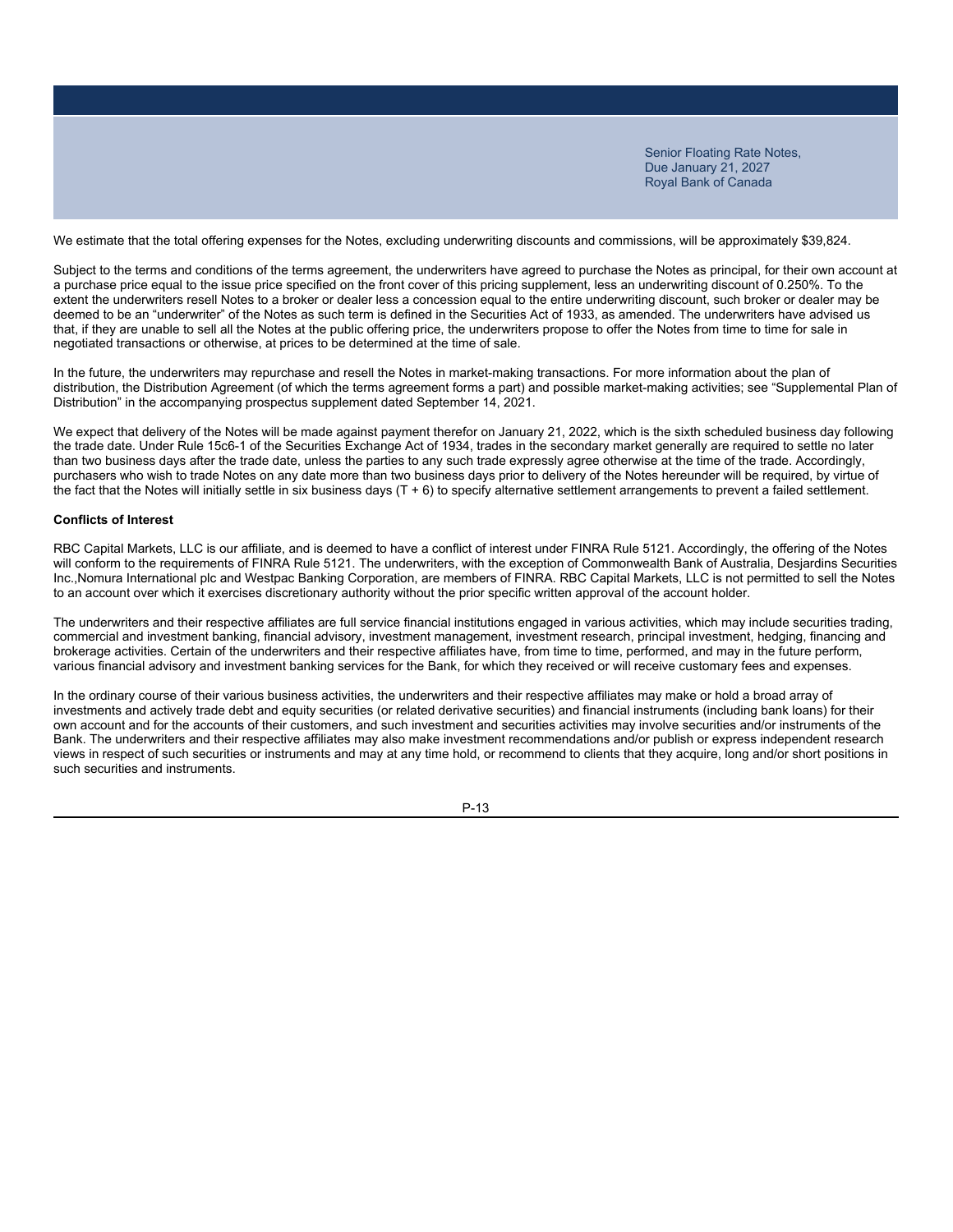#### **Selling Restrictions**

*European Economic Area.* PROHIBITION OF SALES TO EEA RETAIL INVESTORS. The Notes are not intended to be offered, sold or otherwise made available to, and should not be offered, sold or otherwise made available to, any retail investor in the European Economic Area ("EEA"). For these purposes, the expression "offer" includes the communication in any form and by any means of sufficient information on the terms of the offer and the Notes to be offered so as to enable an investor to decide to purchase or subscribe the Notes, and a "retail investor" means a person who is one (or more) of: (a) a retail client, as defined in point (11) of Article 4(1) of Directive 2014/65/EU, as amended ("MiFID II"); or (b) a customer, within the meaning of Insurance Distribution Directive 2016/97/EU, as amended, where that customer would not qualify as a professional client as defined in point (10) of Article 4(1) of MiFID II; or (c) not a qualified investor as defined in Regulation (EU) 2017/1129 (the "Prospectus Regulation"). Consequently, no key information document required by Regulation (EU) No 1286/2014, as amended (the "PRIIPs Regulation") for offering or selling the Notes or otherwise making them available to retail investors in the EEA has been prepared, and therefore, offering or selling the Notes or otherwise making them available to any retail investor in the EEA may be unlawful under the PRIIPs Regulation. This pricing supplement has been prepared on the basis that any offer of Notes in any Member State of the EEA or the UK will be made pursuant to an exemption under the Prospectus Regulation from the requirement to publish a prospectus for offers of Notes. This pricing supplement is not a prospectus for the purposes of the Prospectus Regulation.

#### *United Kingdom*. PROHIBITION OF SALES TO UK RETAIL INVESTORS.

The Notes are not intended to be offered, sold or otherwise made available to, and should not be offered, sold or otherwise made available to, any retail investor in the United Kingdom ("UK"). For these purposes, a retail investor means a person who is one (or more) of: (i) a retail client, as defined in point (8) of Article 2 of Regulation (EU) No 2017/565 as it forms part of domestic law by virtue of the European Union (Withdrawal) Act 2018 (the "EUWA"); or (ii) a customer within the meaning of the provisions of the Financial Services and Markets Act 2000 (the "FSMA") and any rules or regulations made under the FSMA to implement Directive (EU) 2016/97, where that customer would not qualify as a professional client, as defined in point (8) of Article 2(1) of Regulation (EU) No 600/2014 as it forms part of domestic law by virtue of the EUWA; or (iii) not a qualified investor as defined in Article 2 of Regulation (EU) 2017/1129 as it forms part of domestic law by virtue of the EUWA (the "UK Prospectus Regulation"). Consequently no key information document required by Regulation (EU) No 1286/2014 as it forms part of domestic law by virtue of the EUWA (the "UK PRIIPs Regulation") for offering or selling the Notes or otherwise making them available to retail investors in the United Kingdom has been prepared and therefore offering or selling the Notes or otherwise making them available to any retail investor in the United Kingdom may be unlawful under the UK PRIIPs Regulation. This pricing supplement has been prepared on the basis that any offer of Notes in the UK will be made pursuant to an exemption under the UK Prospectus Regulation from the requirement to publish a prospectus for offers of Notes. This pricing supplement is not a prospectus for the purposes of the UK Prospectus Regulation.

This pricing supplement and any other material in relation to the Notes are only being distributed to, and are only directed at, persons in the UK that are qualified investors within the meaning of Article 2(1)(e) of the UK Prospectus Regulation that also (i) have professional experience in matters relating to investments falling within Article 19(5) of the Financial Services and Markets Act 2000 (Financial Promotion) Order 2005, as amended (the "Order"), (ii) who fall within Article 49(2)(a) to (d) of the Order or (iii) to whom it may otherwise lawfully be communicated (all such persons together being referred to as "relevant persons"). The Notes are only available to, and any invitation, offer or agreement to purchase or otherwise acquire such Notes will be engaged in only with, relevant persons. This pricing supplement and its contents should not be distributed, published or reproduced (in whole or in part) or disclosed by recipients to any other person in the UK. Any person in the UK that is not a relevant person should not act or rely on this pricing supplement or any of its contents.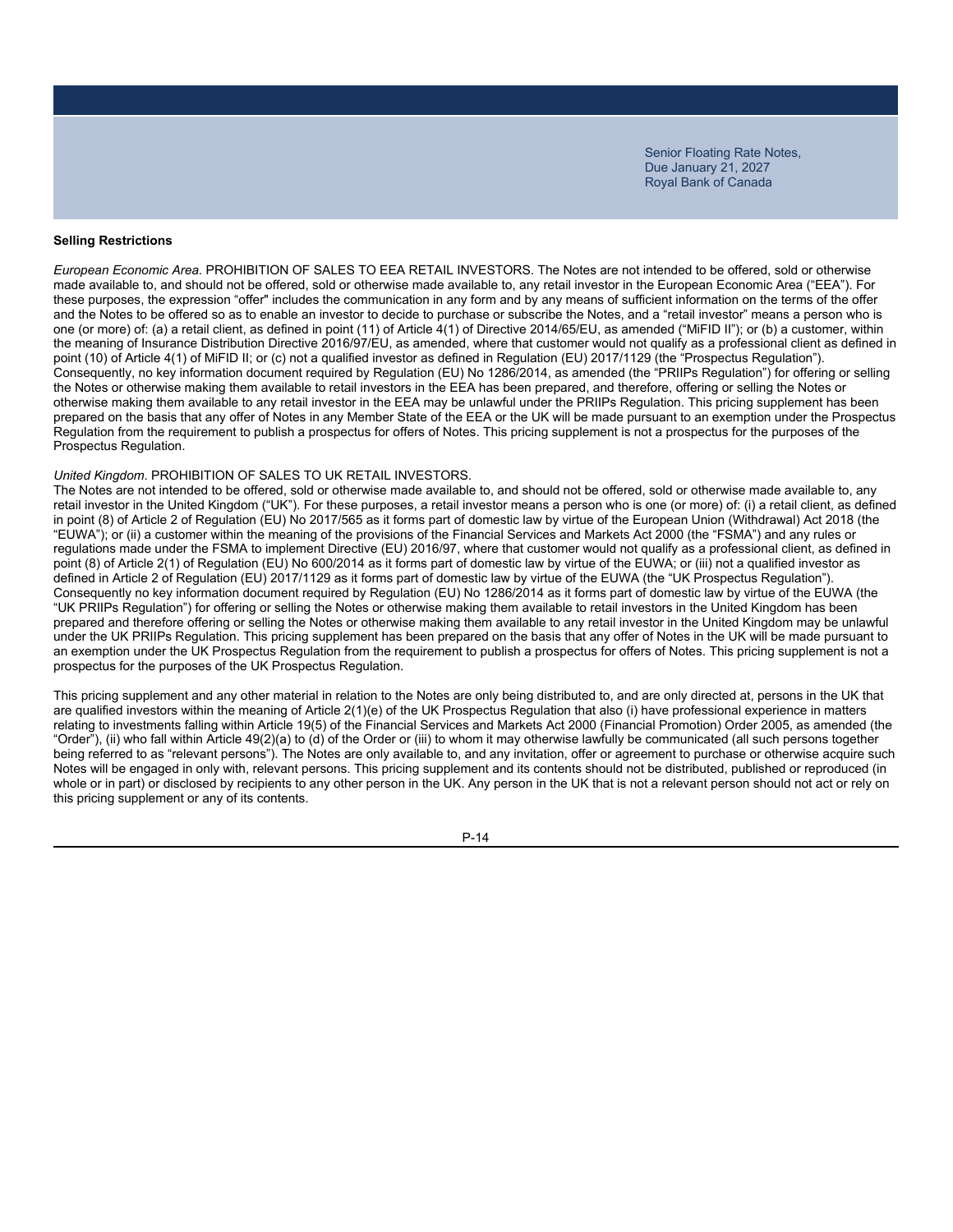*Hong Kong*. The Notes may not be offered or sold in Hong Kong by means of any document other than (a) in circumstances which do not constitute an offer to the public within the meaning of the Companies (Winding Up and Miscellaneous Provisions) Ordinance (Cap. 32 of the Laws of Hong Kong) ("Companies (Winding Up and Miscellaneous Provisions) Ordinance") or which do not constitute an invitation to the public within the meaning of the Securities and Futures Ordinance (Cap. 571 of the Laws of Hong Kong) ("Securities and Futures Ordinance"), or (b) to "professional investors" as defined in the Securities and Futures Ordinance and any rules made thereunder, or (c) in other circumstances which do not result in the document being a "prospectus" as defined in the Companies (Winding Up and Miscellaneous Provisions) Ordinance, and no advertisement, invitation or document relating to the Notes may be issued or may be in the possession of any person for the purpose of issue (in each case whether in Hong Kong or elsewhere), which is directed at, or the contents of which are likely to be accessed or read by, the public in Hong Kong (except if permitted to do so under the securities laws of Hong Kong) other than with respect to Notes which are or are intended to be disposed of only to persons outside Hong Kong or only to "professional investors" in Hong Kong as defined in the Securities and Futures Ordinance and any rules made thereunder.

*Singapore*. This pricing supplement and the accompanying prospectus and prospectus supplement have not been registered as a prospectus with the Monetary Authority of Singapore. Accordingly, this pricing supplement, the accompanying prospectus and prospectus supplement and any other document or material in connection with the offer or sale, or invitation for subscription or purchase, of the Notes may not be circulated or distributed, nor may the Notes be offered or sold, or be made the subject of an invitation for subscription or purchase, whether directly or indirectly, to persons in Singapore other than (a) to an institutional investor (as defined in Section 4A of the Securities and Futures Act, Chapter 289 of Singapore (the "SFA")) under Section 274 of the SFA, (b) to a relevant person (as defined in Section 275(2) of the SFA) pursuant to Section 275(1) of the SFA, or any person pursuant to Section 275(1A) of the SFA, and in accordance with the conditions specified in Section 275 of the SFA or (c) otherwise pursuant to, and in accordance with the conditions of, any other applicable provision of the SFA, in each case subject to conditions set forth in the SFA.

Where the Notes are subscribed or purchased under Section 275 of the SFA by a relevant person which is (a) a corporation (which is not an accredited investor (as defined in Section 4A of the SFA)) the sole business of which is to hold investments and the entire share capital of which is owned by one or more individuals, each of whom is an accredited investor, or (b) a trust (where the trustee is not an accredited investor) whose sole purpose is to hold investments and each beneficiary of the trust is an individual who is an accredited investor, the securities (as defined in Section 239(1) of the SFA) of that corporation shall not be transferable for six months after that corporation has acquired the Notes under Section 275 of the SFA except: (1) to an institutional investor under Section 274 of the SFA or to a relevant person (as defined in Section 275(2) of the SFA), (2) where such transfer arises from an offer in that corporation's securities pursuant to Section 275(1A) or Section 276(4)(i)(B) of the SFA, (3) where no consideration is or will be given for the transfer, (4) where the transfer is by operation of law, (5) as specified in Section 276(7) of the SFA, or (6) as specified in Regulation 32 of the Securities and Futures (Offers of Investments) (Shares and Debentures) Regulations 2005 of Singapore.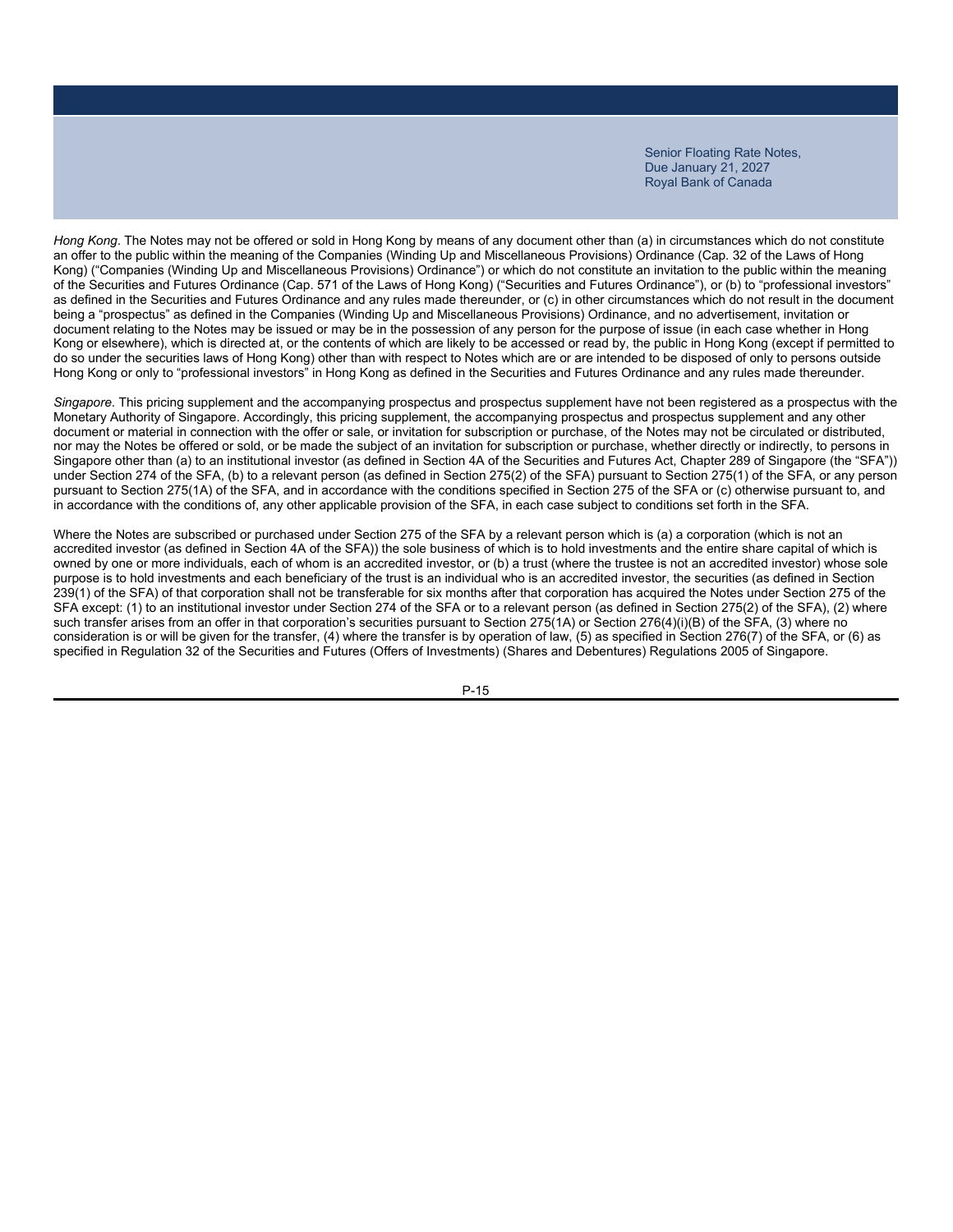Notification under Section 309B(1)(c) of the SFA. The Bank has determined that the Notes are (a) prescribed capital markets products (as defined in the Securities and Futures (Capital Markets Products) Regulations 2018) and (b) Excluded Investment Products (as defined in MAS Notice SFA 04- N12: Notice on the Sale of Investment Products and MAS Notice FAA-N16: Notice on Recommendations on Investment Products).

*Switzerland.* The Notes are not offered, sold or advertised, directly or indirectly, in, into or from Switzerland on the basis of a public offering and will not be listed on the SIX Swiss Exchange or any other offering or regulated trading facility in Switzerland. Accordingly, neither this pricing supplement, the accompanying prospectus and prospectus supplement nor other marketing material constitute a prospectus as defined in article 652a or article 1156 of the Swiss Code of Obligations or a listing prospectus as defined in article 32 of the Listing Rules of the SIX Swiss Exchange or any other regulated trading facility in Switzerland. Any resales of the Notes may only be undertaken on a private basis to selected individual investors in compliance with Swiss law. This pricing supplement, the accompanying prospectus or prospectus supplement may not be copied, reproduced, distributed or passed on to others or otherwise made available in Switzerland without our prior written consent. By accepting this pricing supplement, the accompanying prospectus or prospectus supplement or by subscribing to the notes, investors are deemed to have acknowledged and agreed to abide by these restrictions.

Japan. The Notes have not been and will not be registered pursuant to Article 4, Paragraph 1 of the Financial Instruments and Exchange Act. Accordingly, none of the Notes nor any interest therein may be offered or sold, directly or indirectly, in Japan or to, or for the benefit of, any "resident" of Japan (which term as used herein means any person resident in Japan, including any corporation or other entity organized under the laws of Japan), or to others for re-offering or resale, directly or indirectly, in Japan or to or for the benefit of a resident of Japan, except pursuant to an exemption from the registration requirements of, and otherwise in compliance with, the Financial Instruments and Exchange Act and any other applicable laws, regulations and ministerial guidelines of Japan in effect at the relevant time.

*Canada*. Sales into Canada are permitted.